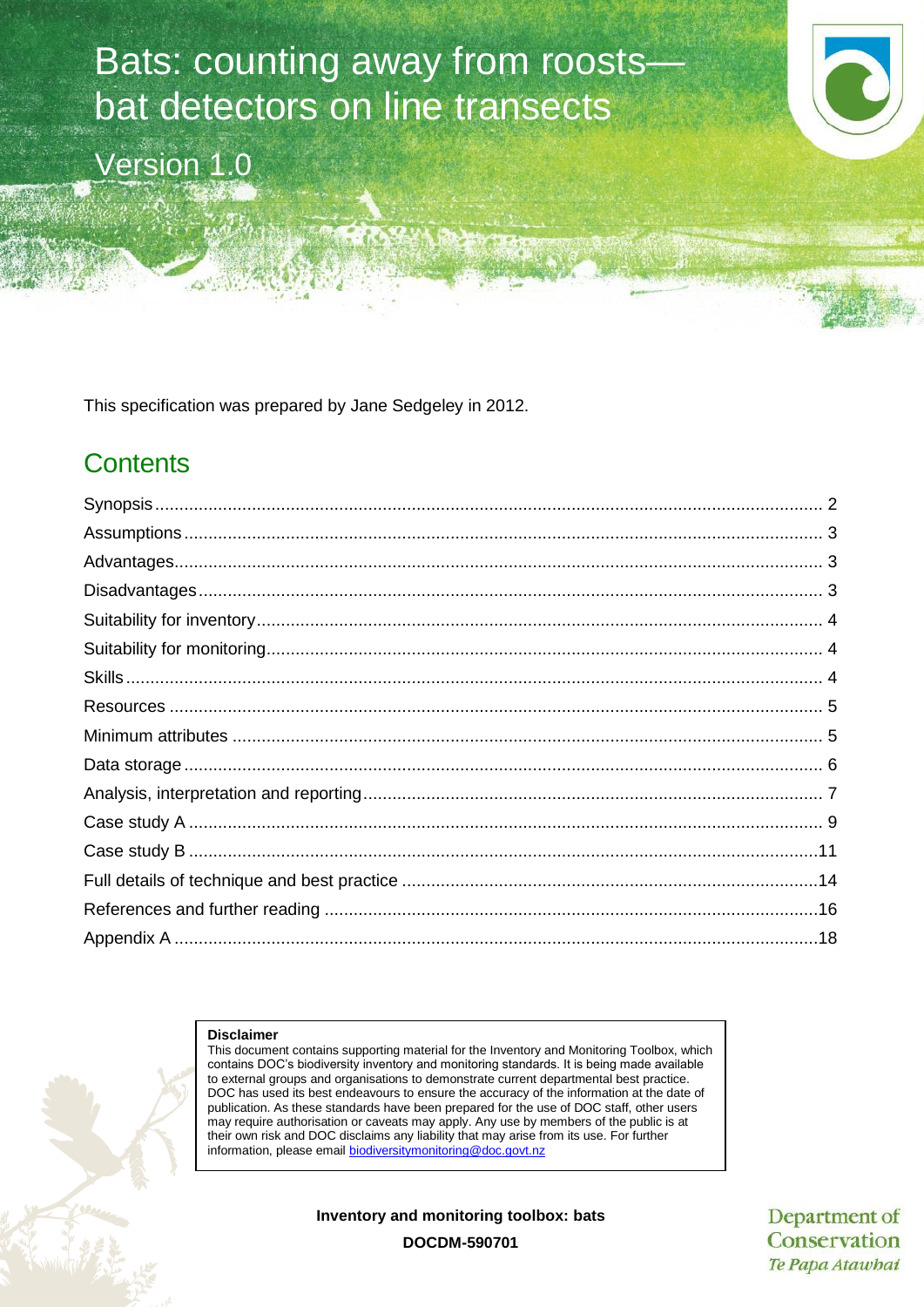# <span id="page-1-0"></span>**Synopsis**

Many bat species use a form of sonar known as echolocation to navigate, orientate and forage. The frequency of bat echolocation calls is generally much higher than humans can hear (ultrasonic). Bat detectors can be used to listen to these calls and are useful tools to unobtrusively survey, monitor and identify bat species. Bat calls are picked up by the detector's microphone and transformed into lower frequencies that are heard on the detector as series of clicks as a bat flies into and out of range. A series of these audible clicks is defined as a 'bat pass'. Long-tailed bats can be surveyed using handheld bat detectors to count their calls whilst walking transects along roads, tracks or bush-edges in a particular study area (O'Donnell & Sedgeley 2001). Bat detectors should be tuned to 40 kHz to pick up calls of long-tailed bats. For more information, see 'Background to bat detectors' in the 'DOC best practice manual of conservation techniques for bats' (docdm-131465). Variations of the technique include cycling and driving (Walsh et al. 2001).

Transect surveys are standardised, with each transect being 1 km in length and taking about 20 minutes to walk. All bats seen, and all bat passes heard, are recorded. Ideally, a survey would involve at least 40–50 transects. The transect method can be used to collect presence/absence data and to examine distribution and habitat relationships. Recording the number of bat passes per transect, per hour or per survey can also provide estimates of bat activity for a specific place and time. However, this method can only provide indices, because the number of bat passes per transect does not necessarily correlate with the number of individual bats encountered. Therefore, relative abundance can only be estimated coarsely (e.g. you can conclude that bats are common, uncommon or rare).

Transect counts are excellent for rapid inventories, one-off surveys and distribution studies of long-tailed bats. Transect counts have potential for detecting long-term population trends in bats, but if bats are uncommon it will take a long time, or a large sample size, to detect population trends. For example, O'Donnell & Langton (2003) estimated that to obtain sufficient power to detect changes in the order of 3%–10% per year in long-tailed bat populations, it would be necessary to monitor 50–100 transects once per year per study area, and surveys should run for more than 10 years. Long-term monitoring trials have not been completed, so best practice has not yet been established.

The line transect method is much less suitable for lesser short-tailed bats because this species largely forages within the forest interior where it is hard to survey at night, and it has very quiet calls (see ['Disadvantages'\)](#page-2-2).

Bat detectors can also be used to detect and record bat calls remotely. For more details on using bat detectors automatically, see 'Bats: counting away from roosts—automatic bat detectors' (docdm-590733). There are several differences between transects and automatic methods. Stationary automatic bat detector and recording devices can sample bat activity over many hours and several nights, but they have a limited bat detection range. Multiple units are required to sample larger areas effectively. Therefore, equipment costs are often high, but fewer people are required to conduct the work compared with transect surveys. In comparison, walking of transects with hand-held detectors means a large area can be covered quickly, but the time spent at each location is relatively short. This means equipment costs are far less, but several people are required if the survey area is large.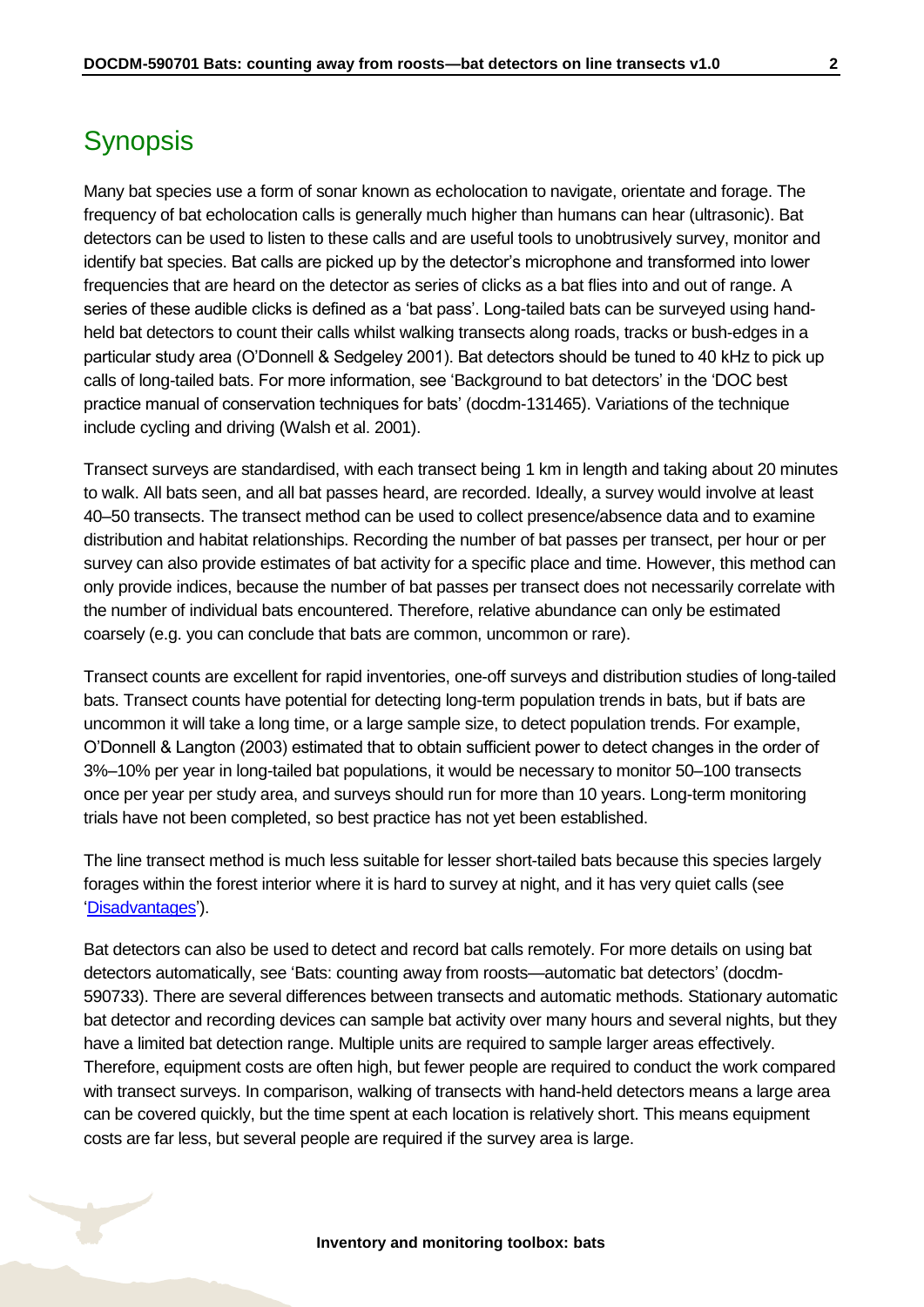### <span id="page-2-0"></span>**Assumptions**

- Level of bat activity (number and frequency of passes) is related to relative abundance if survey conditions are standardised (O'Donnell 2000a; O'Donnell & Sedgeley 2001):
	- $-$  High activity = bats are relatively abundant.
	- Little or no activity = bats are relatively rare/uncommon.
- All bats calling within the bat detector range are detected (for more details see 'Background to bat detectors' in the 'DOC best practice manual of conservation techniques for bats'—docdm-131465).
- All individuals are equally detectable if survey conditions are standardised (see 'Full details of [technique and best practice'\)](#page-13-0).

### <span id="page-2-1"></span>Advantages

- Transect techniques have the advantage of being very cheap to run because relatively little equipment is needed and transects can be surveyed using enthusiastic volunteers.
- The transect method can be used to sample a large area and wide variety of habitats and landforms over one or a few nights.
- The method is technologically simple—there is much less to go wrong in terms of equipment failure compared with automatic systems.

# <span id="page-2-2"></span>**Disadvantages**

Transect surveys can be labour intensive, depending on the size of the area requiring coverage.

- Bat activity is greatly affected by temperature, weather conditions and season. It is almost pointless undertaking transect counts in sub-optimal conditions.
- The line transect method is less suitable for lesser short-tailed bats because this species largely forages within the forest interior and has very quiet calls. Walking along transects within dense forest in the dark can be difficult, and a bat detector set at the frequency needed to pick up lesser short-tailed bats (28 kHz) will pick up many other low-frequency sounds generated as field workers move through vegetation. Those sounds can obscure the comparatively softersounding bat calls.
- The number of bat passes per transect does not necessarily relate to the number of bats encountered, e.g. 10 bat passes may be made by a single bat, or they could be made by several bats. Thus, recording the number of bat passes provides an index of activity, rather than an absolute measure.
- Relative abundance can only be estimated coarsely (e.g. you can conclude that bats are common, uncommon or rare).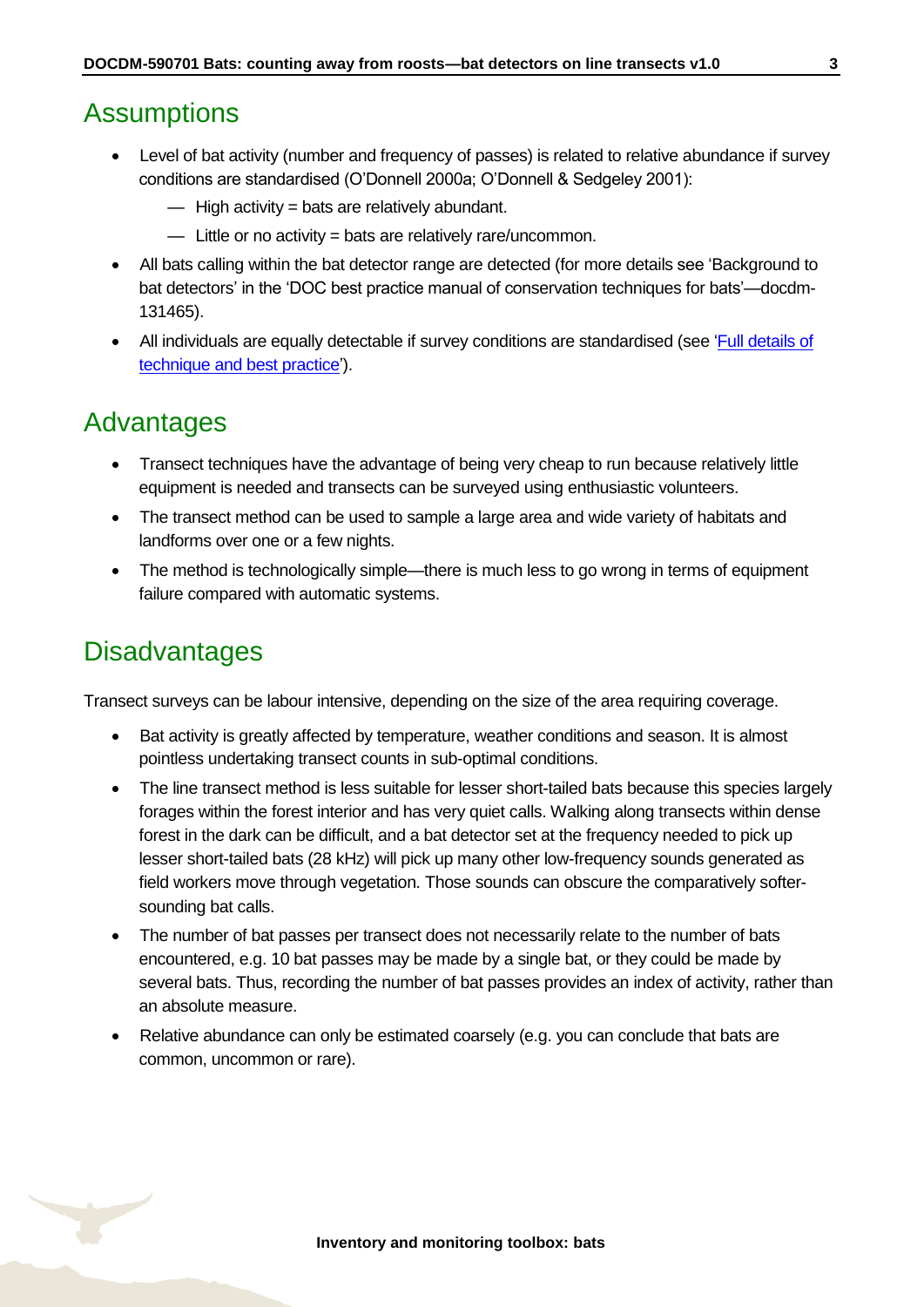# <span id="page-3-0"></span>Suitability for inventory

- Long-tailed bats have relatively loud echolocation calls and they frequently forage along forest edges. These behaviours make long-tailed bats particularly well suited to being detected using line-transect surveys.
- Transect counts are excellent for rapid inventories, one-off surveys and distribution studies of long-tailed bats.
- Transect counts are best for answering questions like: Are long-tailed bats present in an area? How widely distributed are long-tailed bats in an area? What habitat types are long-tailed bats using in an area?
- Because of variability of detection, non-detection does not automatically imply absence.

# <span id="page-3-1"></span>Suitability for monitoring

- Transect counts have potential for detecting population trends in bats, but only under long-term monitoring schemes (e.g. > 15 yrs; Walsh et al. 2001).
- If bats are uncommon, it will take a long time, or a large sample size, to detect population trends. For example, O'Donnell & Langton (2003) estimated that to obtain sufficient power to detect changes in the order of 3%–10% per year in long-tailed bat populations, it would be necessary to monitor 50–100 transects once per year per study area, and surveys should run for more than 10 years.
- Current long-term monitoring trials have not been completed, so best practice has not yet been established.
- Raw data can be misleading when trying to detect trends, because environmental conditions have a huge influence on bat activity levels (O'Donnell 2000a). Raw data need to be subjected to in-depth statistical modelling to partition the variability between that resulting from environmental conditions during each survey and that attributable to changes in bat numbers.

### <span id="page-3-2"></span>**Skills**

Anyone can do bat detector line-transect surveys with minimal training.

Workers need to be able to:

- Identify bat calls from other sounds picked up on bat detectors.
- Distinguish between calls of long-tailed bats and lesser short-tailed bats. The following audio files contain examples of bat calls recorded from Batbox III detectors:
	- 'Sequence of long-tailed bat calls' (olddm-574297)
	- 'Long-tailed bat call' (docdm-284873)
	- 'Sequence of lesser short-tailed bat calls' (olddm-574301)
	- 'Lesser short-tailed bat call' (docdm-284879)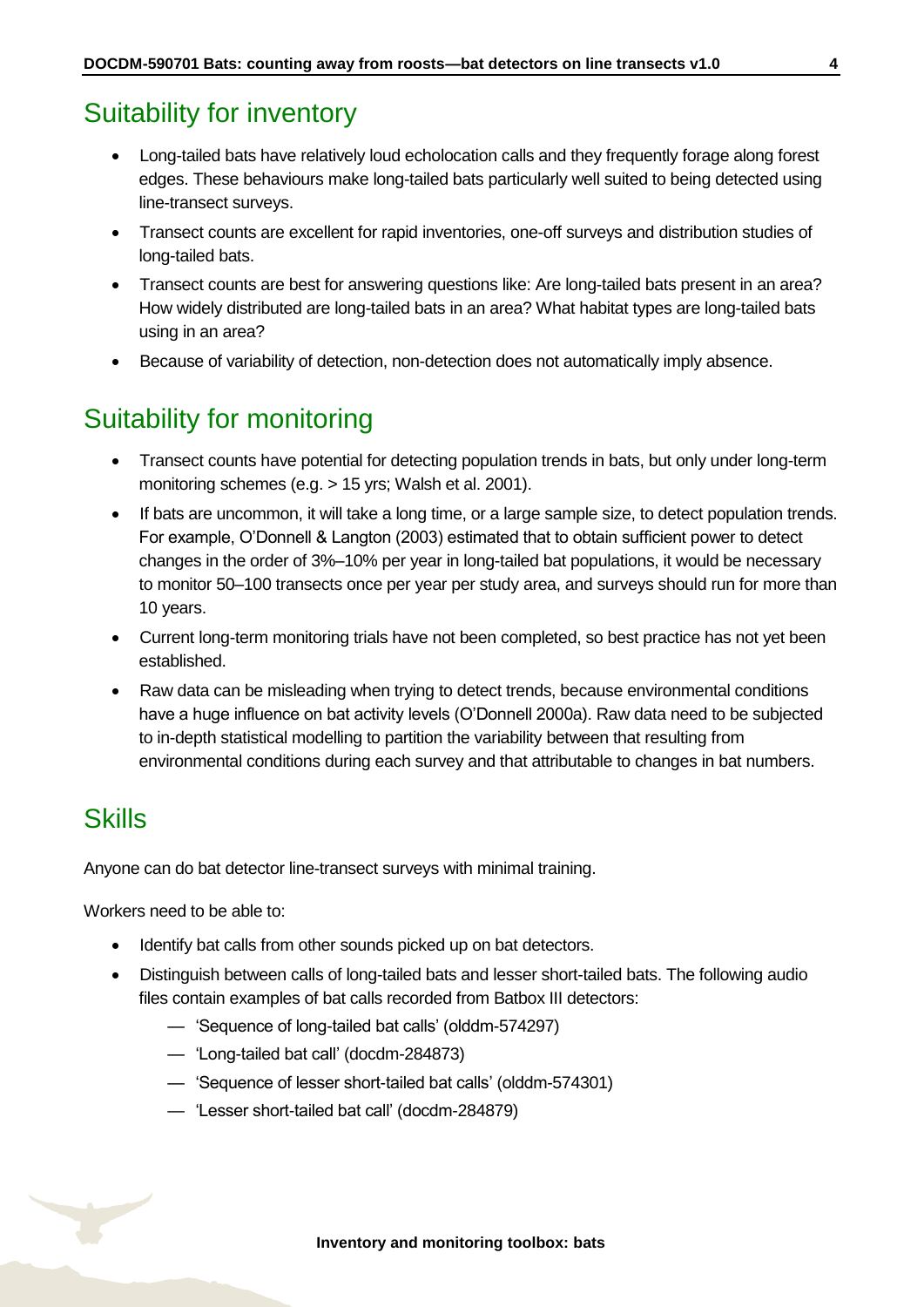- Tune equipment or check tuning: Heterodyne bat detectors that need to be tuned (e.g. Batbox III detectors which are most commonly used by DOC) must be set to 40 kHz to pick up calls of long-tailed bats.
- Identify and quantify 'bat passes': Passes are defined as a sequence of two or more echolocation clicks and a period of silence separating one bat pass from the next (Furlonger et al. 1987).
- Work comfortably at night in the dark, and, at times, alone.
- Drive a vehicle, in order to cover large areas in one night.

# <span id="page-4-0"></span>Resources

This method is simple and it requires minimum equipment, specifically: GPS units, a map of the area and location of transects, bat detectors, torches, spare batteries, a thermometer, a watch, survey forms, pens/pencils, and warm clothing. Additional useful items include light-reflective vests, VHF radios and a first-aid kit.

Vehicles and several people (a minimum of two) are necessary for large-scale systematic surveys.

# <span id="page-4-1"></span>Minimum attributes

Consistent measurement and recording of these attributes is critical for the implementation of the method. Other attributes may be optional depending on your objective. For more information refer to ['Full details of technique and best practice'](#page-13-0).

DOC staff must complete a 'Standard inventory and monitoring project plan' (docdm-146272).

- Name and contact details of observer
- Location
- GPS coordinates for beginning point and end point
- Date
- Start time and start temperature
- Weather conditions (and if possible, insect abundance)
- The time each bat pass is heard and the habitat type in which it was heard
- Finish time and finish temperature
- Tally of the total number of bat passes
- Tally of the total of any bats seen
- A calculation of the total time it took to walk the transect

Minimum attributes can be recorded on a standardised field sheet (Fig. 1; see 'Field sheet: line transects form'—docdm-132892). Field data can be summarised in an Excel spreadsheet.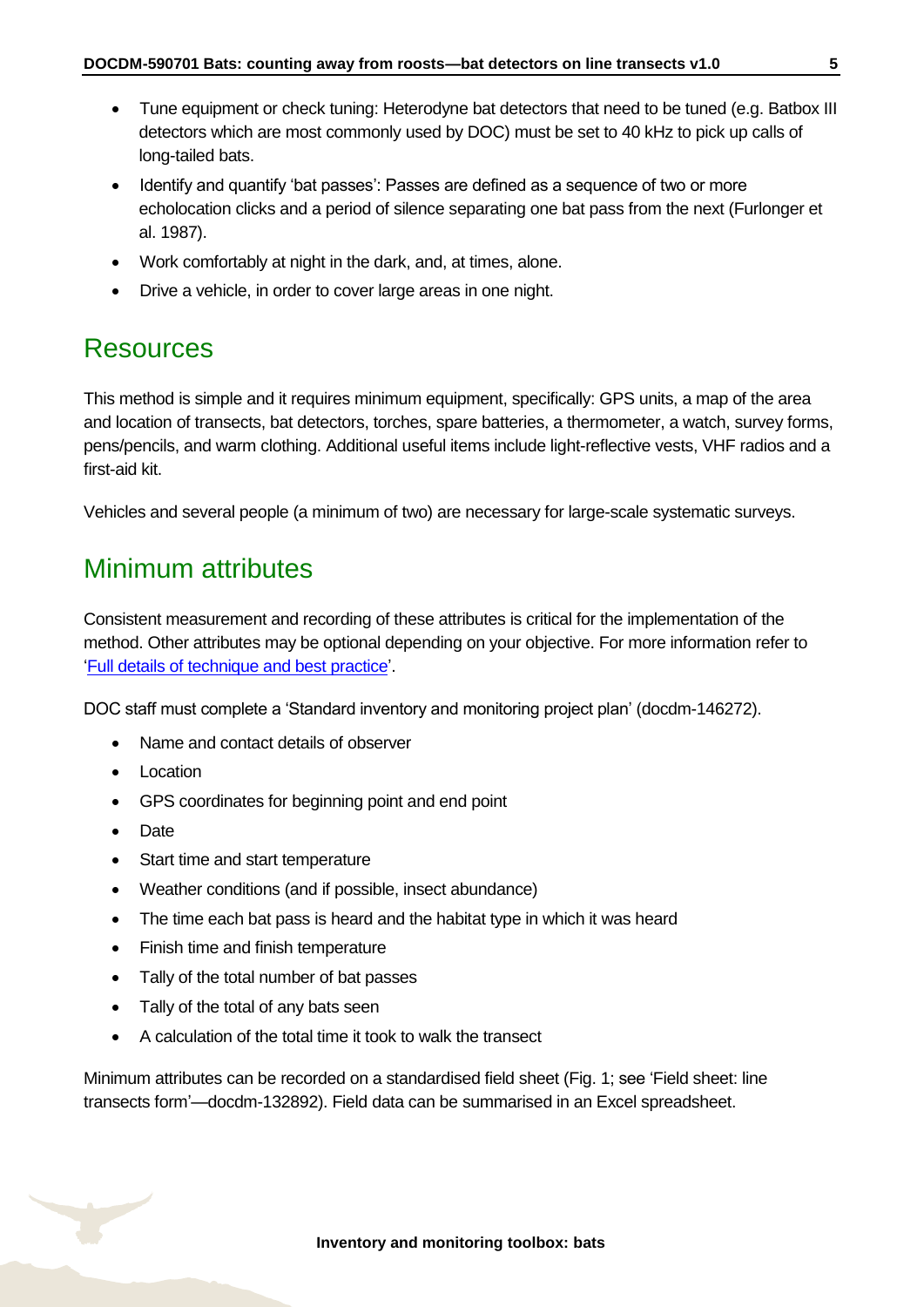| Observer's name and contact details:                                               |                 |                  |                                       | Date:                 |        |  |
|------------------------------------------------------------------------------------|-----------------|------------------|---------------------------------------|-----------------------|--------|--|
| <b>Location:</b>                                                                   |                 |                  | <b>Transect reference</b><br>number*: |                       |        |  |
| <b>GPS coordinates</b>                                                             | Starting point: |                  |                                       | Ending point:         |        |  |
| Temperature beginning:                                                             |                 | Temperature end: |                                       |                       |        |  |
| <b>Cloud cover</b> $(0 = \text{clear}, 8 = \text{overs})$ :                        |                 |                  |                                       |                       |        |  |
| <b>Weather</b> (circle):                                                           | Fine            | <b>Showers</b>   | <b>Drizzle</b>                        | Rain                  |        |  |
| <b>Wind</b> (circle):                                                              | Calm            | Light            | Moderate                              | Mod-strong            | Strong |  |
| Insects (circle):                                                                  | Unknown         | None             | Rare                                  | Occasional            | Common |  |
| <b>BAT COUNTS</b>                                                                  |                 |                  |                                       |                       |        |  |
| Time start:                                                                        |                 | Time end:        |                                       | <b>Total minutes:</b> |        |  |
| Total number of bat passes heard:                                                  |                 |                  | Total number of bats seen:            |                       |        |  |
| <b>TIMES BATS HEARD &amp; HABITAT:</b>                                             |                 |                  |                                       |                       |        |  |
|                                                                                    |                 |                  |                                       |                       |        |  |
| *Individual reference number is useful for transects that are repeatedly surveyed. |                 |                  |                                       |                       |        |  |



### <span id="page-5-0"></span>Data storage

Forward copies of completed survey sheets to the survey administrator, or enter data into an appropriate spreadsheet as soon as possible. Collate, consolidate and store survey information securely, also as soon as possible, and preferably immediately on return from the field. The key steps here are data entry, storage and maintenance for later analysis, followed by copying and data backup for security.

Summarise the results in a spreadsheet or equivalent. Arrange data as 'column variables', i.e. arrange data from each field on the data sheet (date, time, location, plot designation, number seen, identity, etc.) in columns, with each row representing the occasion on which a given survey plot was sampled.

If data storage is designed well at the outset, it will make the job of analysis and interpretation much easier. Before storing data, check for missing information and errors, and ensure metadata are recorded.

Storage tools can be either manual or electronic systems (or both, preferably). They will usually be summary sheets, other physical filing systems, or electronic spreadsheets and databases. Use appropriate file formats such as .xls, .txt, .dbf or specific analysis software formats. Copy and/or backup all data, whether electronic, data sheets, metadata or site access descriptions, preferably offline if the primary storage location is part of a networked system. Store the copy at a separate location for security purposes.

All bat sightings should be recorded in the DOC bat database. Figure 2 shows the data entry page from that database. Each DOC conservancy should have a separate Excel spreadsheet for this purpose. Access rights are held by the conservancy bat contact (see 'Bat Recovery Group contacts'—docdm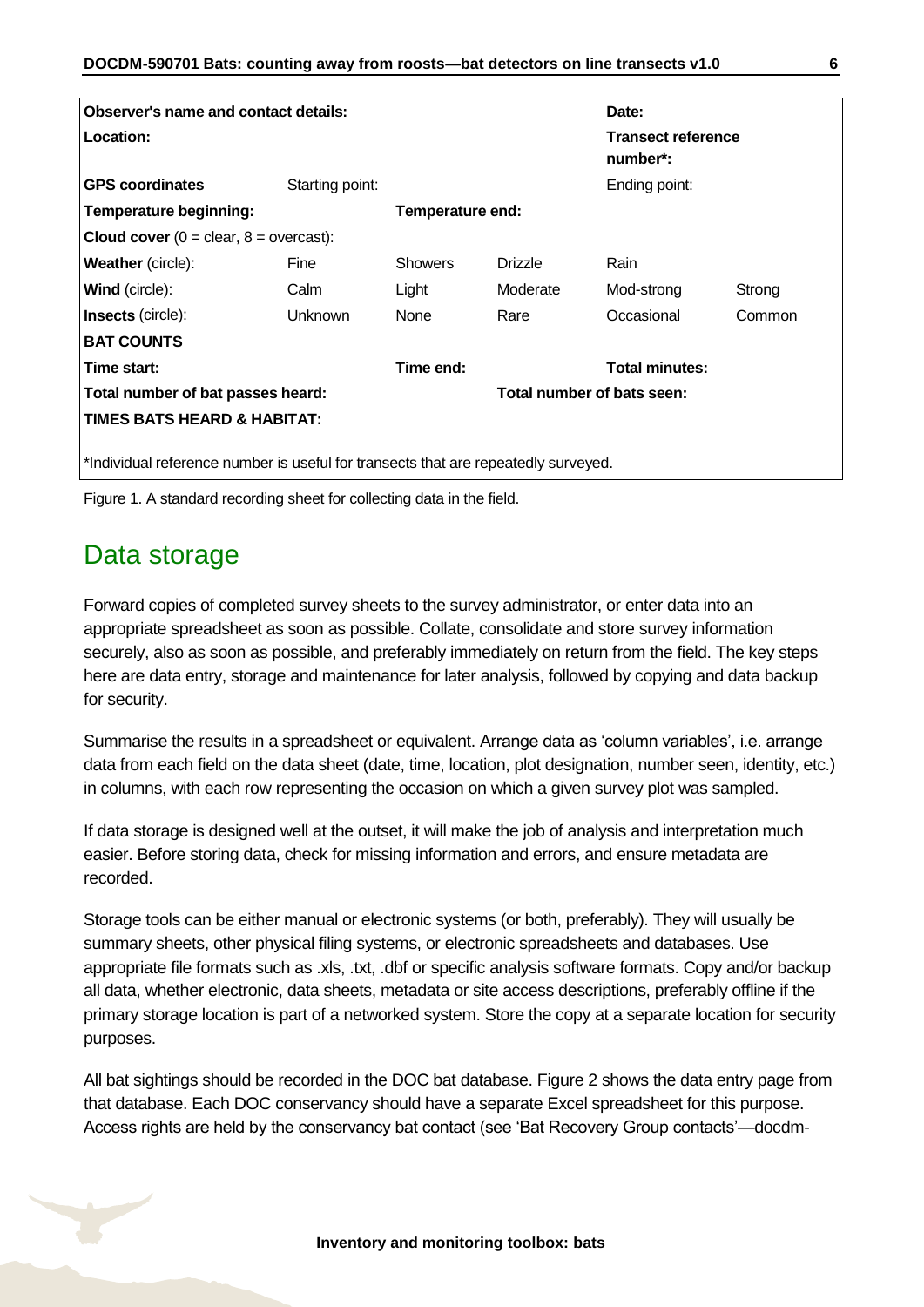132033). If a conservancy has not set up its own spreadsheet, one can be created using the 'National bat database template' (docdm-213136). See the 'Canterbury Conservancy bat database' (docdm-213179) for an example of a spreadsheet containing data.

| Record Number 2499                                                       |                                                                                                  |                          | Department of Conservation - Bat Database Data Entry                                                 |                           |
|--------------------------------------------------------------------------|--------------------------------------------------------------------------------------------------|--------------------------|------------------------------------------------------------------------------------------------------|---------------------------|
| Conservancy<br>Area                                                      | Bat Species*<br>Location*<br>٠                                                                   | $\overline{\phantom{a}}$ | Date*                                                                                                | Altitude (m)              |
| Map sheet<br>number<br>Easting GR*<br>Northing GR*                       | Observer*<br>Wind*<br>Rain*<br>$\overline{\mathbf{r}}$                                           | Min Temp                 | Address*<br>Dusk Temp<br>Sunrise Time*                                                               | $\bullet$<br>Sunset Time* |
| <b>Bat Detector*</b><br>Tape Recorder*<br>VOR.<br>setting*               | Time<br>$\overline{\phantom{a}}$<br>Start*<br>Bat Passes*<br>粛<br><b>Habitat</b><br>Description* | Time<br>Finish*          | Survey Method*<br>End Easting GR**<br>End Northing GR**<br>** - Must be entered for transect surveys |                           |
| Frequency*<br>$(k+tz)$<br>* = Essential information.<br>Must be entered. | Comments<br>×<br>Enter record                                                                    | Reset form               | Close                                                                                                |                           |

Figure 2. The data entry page from the DOC bat database.

# <span id="page-6-0"></span>Analysis, interpretation and reporting

Seek statistical advice from a biometrician or suitably experienced person prior to undertaking any analysis.

This method measures:

- Number of bat passes per km or per hour walked/surveyed, etc.
- Index of abundance for a specific place and time
- Distribution and habitat relationships
- Presence/absence

Results are best summarised in a spreadsheet. For an example, see Appendix 3 in O'Donnell & Sedgeley 2001. Columns in the spreadsheet should include all data recorded in the field sheet because all attributes need to be accounted for in any analysis.

#### Presenting results

Results can be presented in a number of ways. Distribution maps of presence/absence can be drawn (e.g. ['Case study A'](#page-8-0); and O'Donnell 2000b) or the frequency of occurrence of bats on each survey or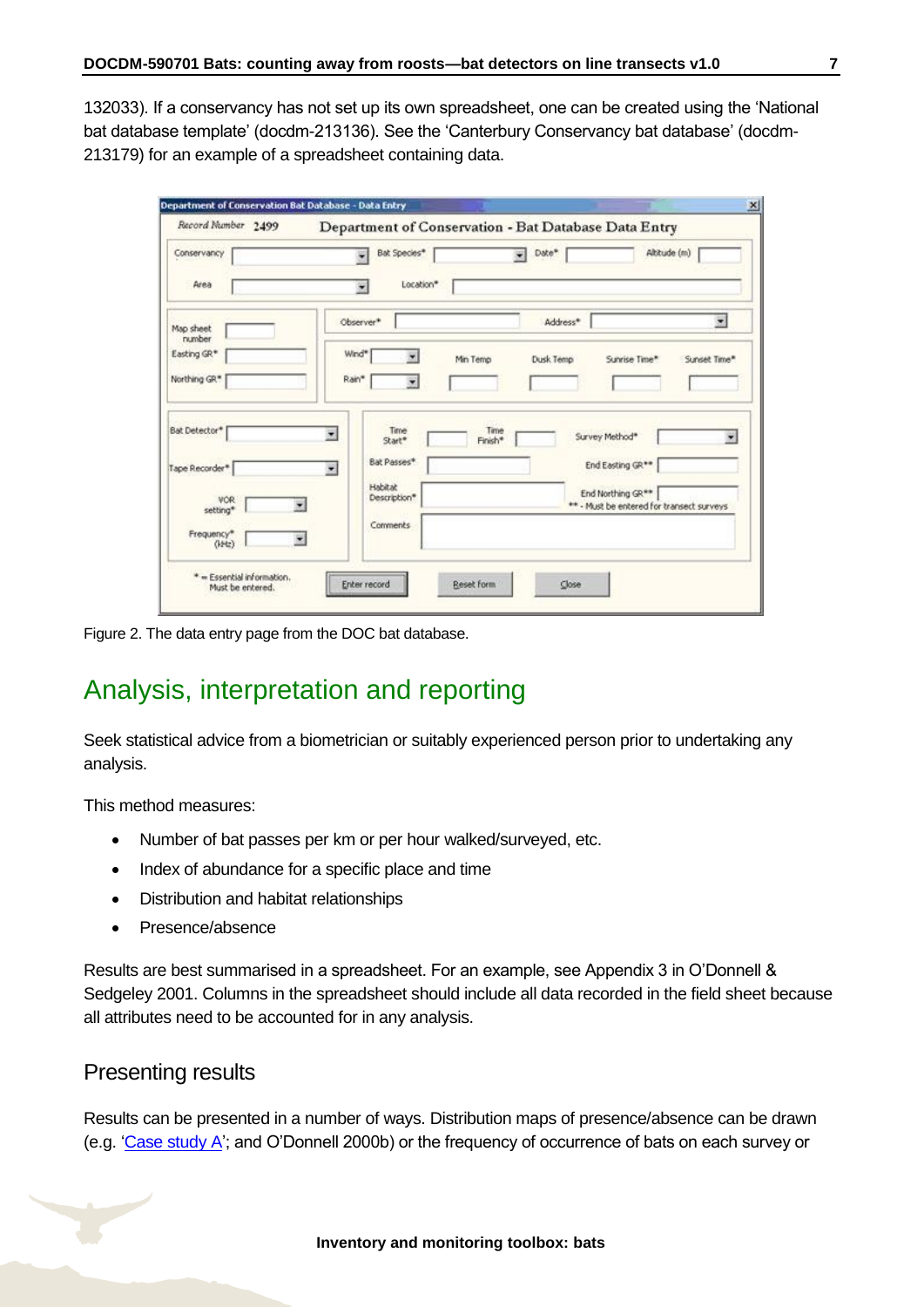average number of bat passes per survey graphed (e.g. Figs 3 and 4). Simple statistics for comparison can be calculated, such as the percentage of transects on which bats were encountered, or mean number of bat passes heard per km per h. See Kelly et al. (2005) for general guidelines on designing and producing graphs.



Figure 3. Example of graphed results from bat transects in the Eglinton Valley, Fiordland.

The graph shows raw counts of long-tailed bat passes obtained from 50 line transects repeated annually in November and February. Results are expressed as percentage of the total number of transects that had bat passes.



Figure 4. Example of graphed results from bat transects on Stewart Island.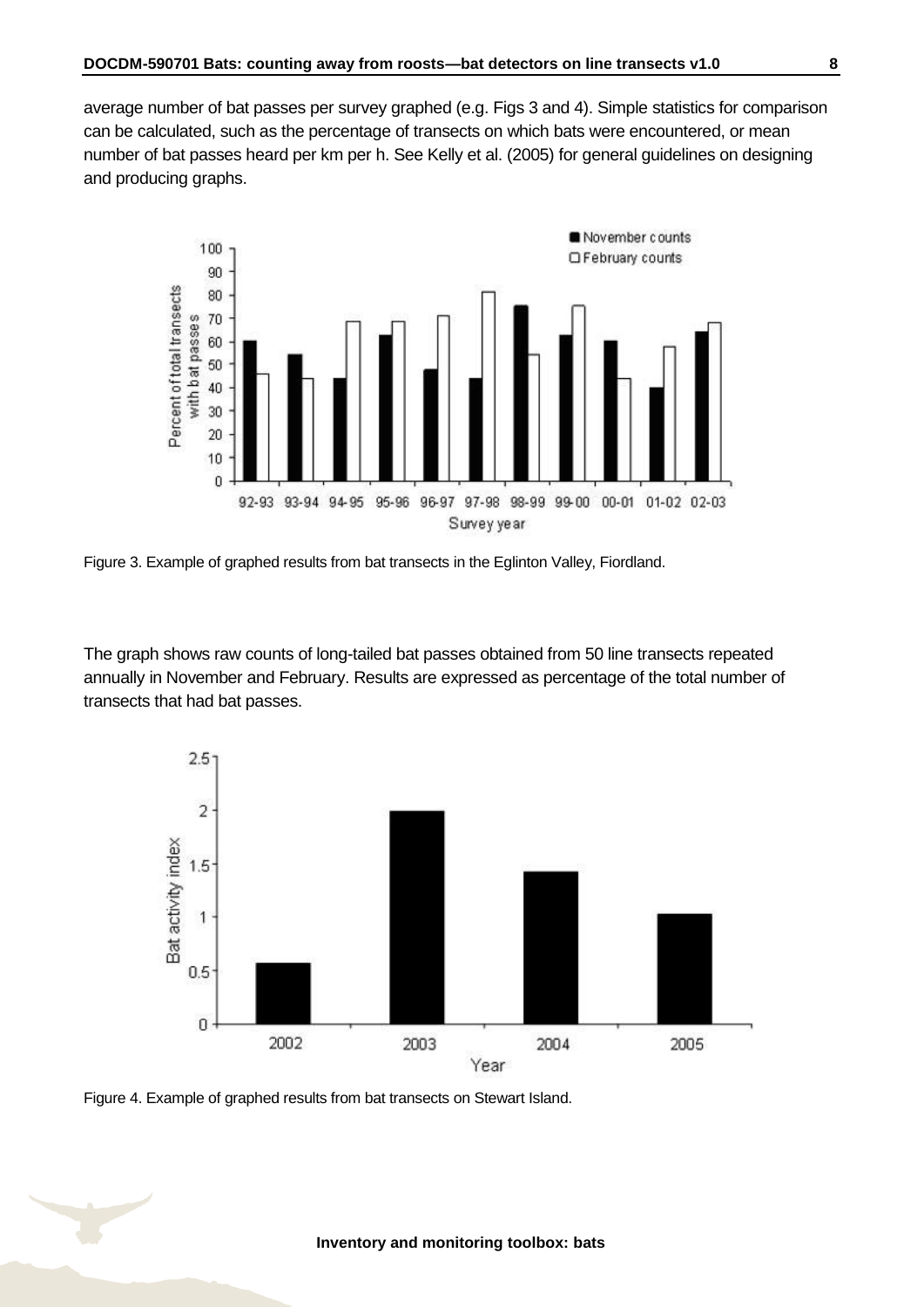The graph shows raw counts of long-tailed bat passes obtained from 51 km of transect surveys around Oban township from 2002 to 2005. Results are expressed as an activity index (number of bat passes per km) (Beavan 2006).

#### Analysis

In most circumstances, statistical comparisons should only be made between standardised surveys at the same site. Comparisons between sites may be misleading because surveys could have been undertaken in different conditions. Equally important is that the distribution of foraging habitats may differ between sites, resulting in bats being distributed differently in the landscape. However, if survey conditions are similar, it is possible to loosely compare sites (non-statistically) and classify them as areas with high, medium or low bat activity relative to one another.

Detailed statistical analysis of population trends requires specialist skills, and conservation managers should seek advice on the best ways to analyse counts. Data distributions for long-tailed bat counts generally show strongly skewed distributions because of a high number of zero counts. For this reason, transformations sometimes used for analysing counts of bats (e.g. Walsh & Harris 1996; Vaughan et al. 1997) are not possible. Because it is not possible to standardise all aspects of surveys between years, statistical modelling procedures are used to distinguish between variation in counts resulting from variability in environmental or sampling conditions and the actual variation in activity levels of bats between years. Analysis of deviance (Baker & Nelder 1978; O'Donnell 2000a) has been used to determine which of the significant factors best explain variation in levels of long-tailed bat activity over time.

# <span id="page-8-0"></span>Case study A

**Case study A: using bat detectors along line transects to establish an inventory of long-tailed bats in the Eglinton Valley, Fiordland**

### **Synopsis**

The line-transect survey method was used to map presence/absence of long-tailed bats in every 1-km grid square in the Eglinton Valley, Fiordland. In 1990, DOC's database for bats contained 486 reports of bats. Of these, 36 reports were from Southland, and nine of these (25%) were from the Eglinton Valley. Sightings were from five locations spread along much of the valley length from Walker Creek in the south to Cascade Creek in the north (Figure 5A).

### **Objectives**

The aims of the study were simple, to find out:

- How widespread were long-tailed bats in the valley
- How frequently were they encountered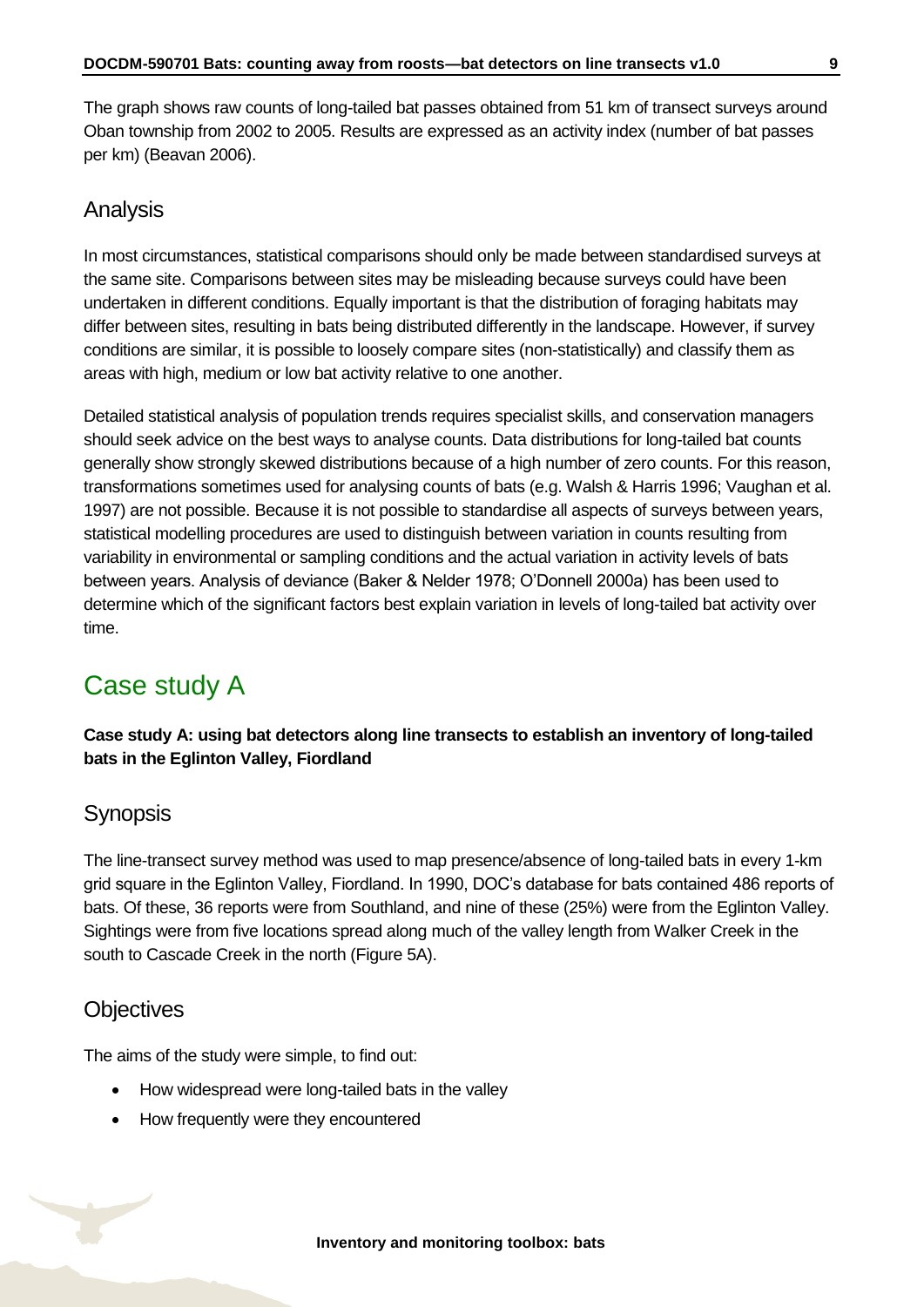• Where was the most bat activity concentrated

#### Sampling design and methods

A pilot study was undertaken to determine where to focus the sampling effort. The pilot study, 'Bats: counting away from roosts—visual counts' (docdm-590754) and 'Bats: counting away from roosts automatic bat detectors' (docdm-590733) (O'Donnell & Sedgeley, 1994) indicated that most activity was along forest edges rather than forest interior and open habitats. Therefore, the best walking routes for transects through grid squares were those focused on areas of edge habitat. This approach would maximise the chance of encountering long-tailed bats. The main, more expansive, study was conducted over the period 1992–94.

The Eglinton Valley (NZ Map Series 260, D41 and D42) is approximately 50 km long. It extends from the Main Divide in the north to Lake Te Anau in the south. The aim of the study was to systematically cover all the 1-km grid squares in the valley that had accessible forest edges (Fig. 5). A walk-through survey was conducted using the line-transect method and handheld bat detectors. Sampling was repeated in different seasons, and the total number of bat passes per transect and locations of bats and adjacent habitat type were recorded.

#### **Results**

Simple distribution maps were drawn, noting grid squares in which long-tailed bats were present or absent (Fig. 5). Long-tailed bats were much more widespread in the valley and more frequently detected during the survey (Fig. 5B, 58% of 77 1-km transects) than surveyors had expected. The limited spread, low frequency, and low number of historic sightings (Fig. 5A) had implied the population was small, with a limited distribution. From the line-transect survey, long-tailed bats appeared to be abundant. A large number of bat passes were detected and sometimes more than one bat was seen at a time.

#### Limitations and points to consider

Although the survey indicated that long-tailed bats were common and widespread, it was not possible to extrapolate the data to an estimate of population density or population size, nor was it known where roosting sites were located.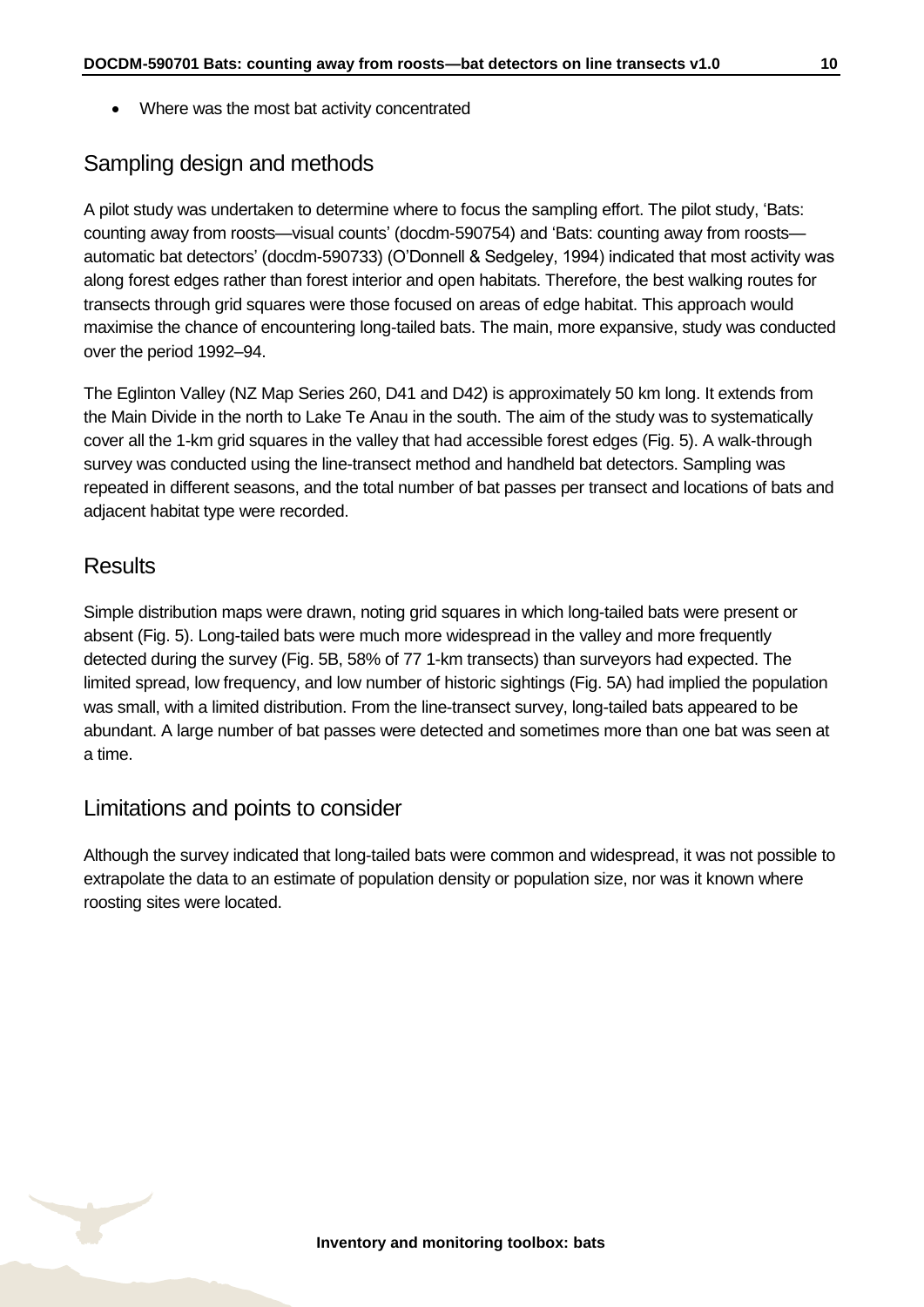

Figure 5. Distribution of bats in the Eglinton Valley mapped from (A) records of casual bat sightings from before 1990 held in the national bat database and (B) from bat detector line-transect surveys 1992–1994.

### References for case study A

O'Donnell C.; Sedgeley, J. 1994: An automatic monitoring system for record*ing bat activity. Department of Conservation Technical Series No. 5*. Department of Conservation, Wellington.

# <span id="page-10-0"></span>Case study B

**Case study B: a trial using bat detectors along line transects to monitor long-tailed bats in the Eglinton Valley, Fiordland**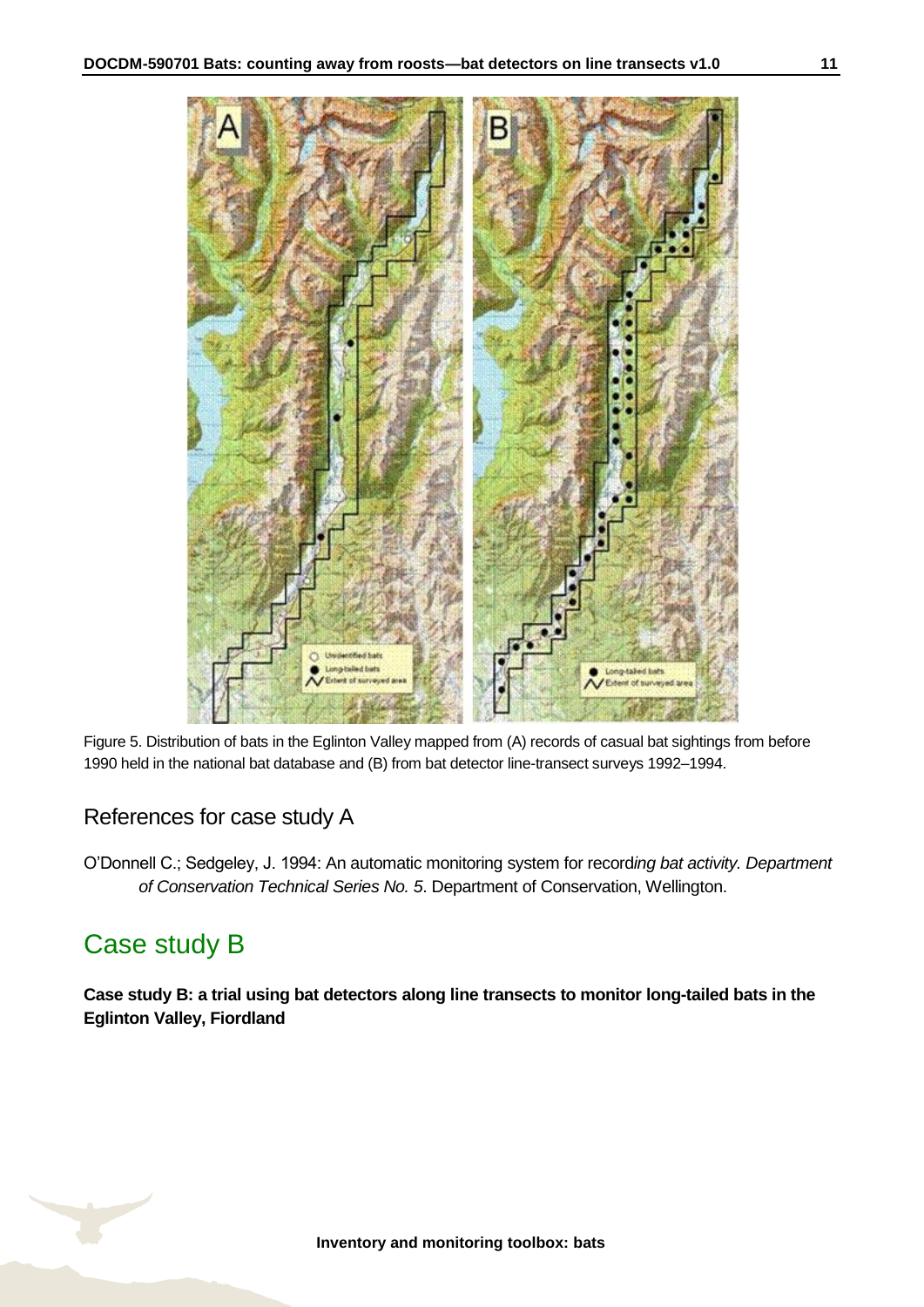### Synopsis

Counts of bats passes on line transects in the Eglinton Valley were repeated annually in November and February from 1992 to 2003, to assess whether line transects can be used for long-term monitoring of long-tailed bats.

### **Objectives**

The study sought to assess the effectiveness of the line-transect method for long-term monitoring and, ultimately, to determine the status and trend of long-tailed bat populations in this valley.

### Sampling design and methods

A sample of transects was conducted at different times of year in the first year of the project to determine: (a) when counts were least variable, i.e. to choose a time of year (to standardise counts), (b) the time of night and conditions when bats were most active (to maximise the chance of encountering bats), and (c) average count variability (to determine the least variable times to count bats). In addition, data on count variability were used in a power analysis to determine the sample sizes (number of transects and number of years) needed to detect a significant population trend (O'Donnell & Langton 2003).

Predictions from power analysis suggested changes to long-tailed bat populations would be detected by conducting 50 transects annually for 15 years (O'Donnell & Langton 2003).

### **Results**

Raw count data (Fig. 3 above) and average counts (Fig. 6 below) showed no obvious trends in numbers of long-tailed bats detected on transects. Although some counts appeared to vary from year to year, analysis of deviance models indicated that differences were due to variations in weather and temperature. Once these differences were taken into account, there was no significant difference in counts from year to year (O'Donnell & Sedgeley 2001).

### Limitations and points to consider

In contrast to the results derived from transect counts, other techniques for estimating changes in the long-tailed bat population in the Eglinton Valley (mark-recapture and population viability analysis) showed clear declines in the population over the same time period (Pryde et al. 2005). It is too soon to say whether transects will eventually detect these declines and be useful for long-term monitoring. These preliminary results suggest that the transect technique is either an unsuitable technique for monitoring long-tailed bats over this time frame (just over 10 years), or that monitoring has not continued for long enough to pick up a slow long-term decline (as predicted by O'Donnell & Langton 2003). However, a similar line transect survey regime in South Canterbury is showing significant declines in encounter rates over a similar time period (C. O'Donnell, unpubl. data). There, the population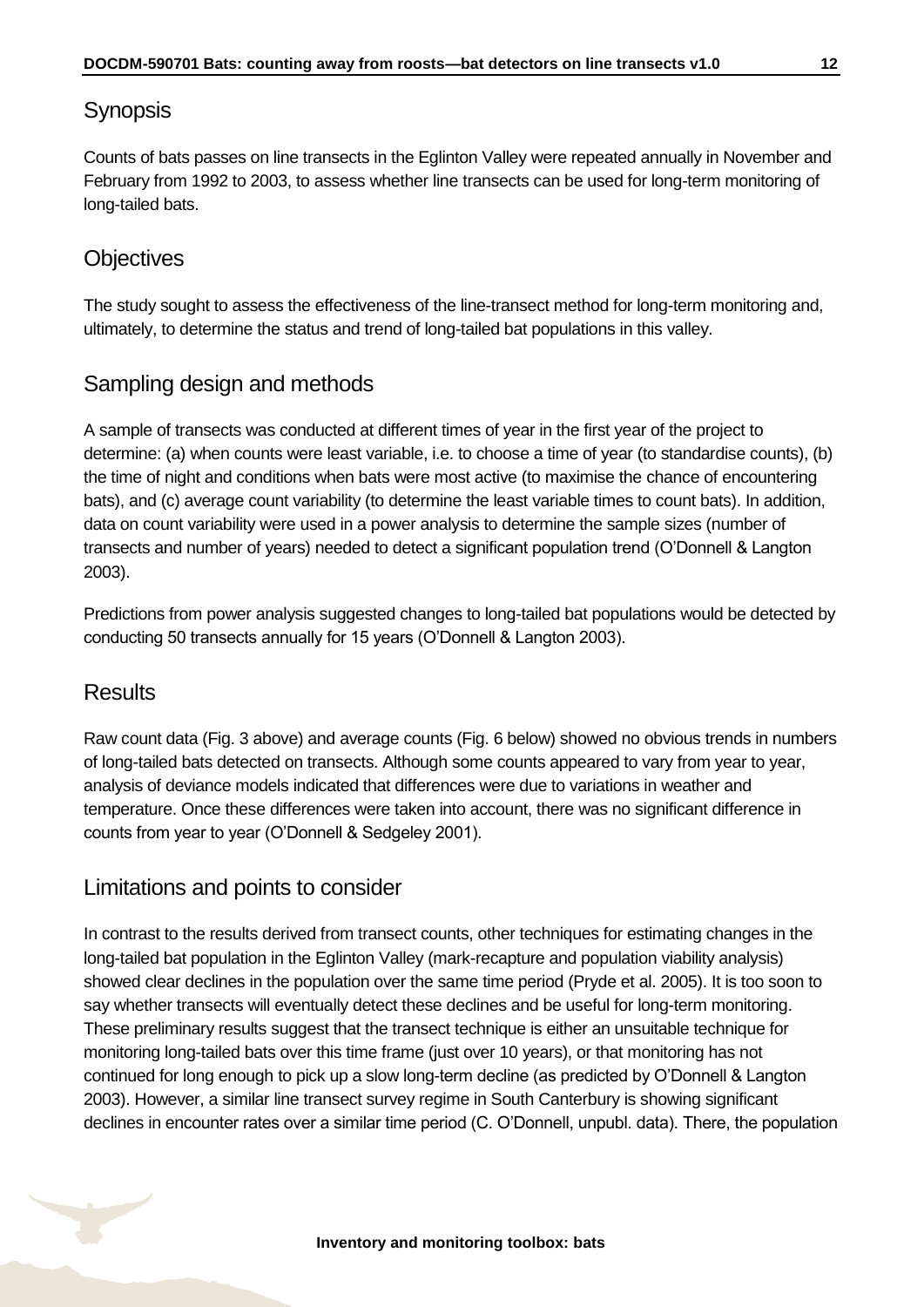of long-tailed bats is much smaller and is declining at a greater rate (derived mark-recapture analysis, Pryde et al. 2006). Therefore, the sensitivity of the technique may depend on the starting population size and rate of decline.



Figure 6. Average counts of long-tailed bats on 50 line transects repeated annually in November and February, Eglinton Valley, Fiordland. Results are expressed as mean number of bat passes (± 95% confidence interval) per transect.

#### References for case study B

- O'Donnell, C.F.J.; Langton, S. 2003: Power to detect trends in abundance of long-tailed bats (*Chalinolobus tuberculatus*) using counts on line transects. *Science for Conservation 224*. Department of Conservation, Wellington.
- O'Donnell, C.F.J.; Sedgeley, J.A. 2001: Guidelines for surveying and monitoring long-tailed bat populations using line transects. *Department of Conservation Science Internal Series 12*. Department of Conservation, Wellington.
- Pryde, M.A.; Lettink, M.; O'Donnell, C.F.J. 2006: Survivorship in two populations of long-tailed bats (*Chalinolobus tuberculatus*) in New Zealand. *New Zealand Journal of Zoology 33*: 85–95.
- Pryde, M.A.; O'Donnell, C.F.J.; Barker, R.J. 2005: Factors influencing survival and long-term population viability of New Zealand long-tailed bats (*Chalinolobus tuberculatus*): implications for conservation. *Biological Conservation 126*: 175–185.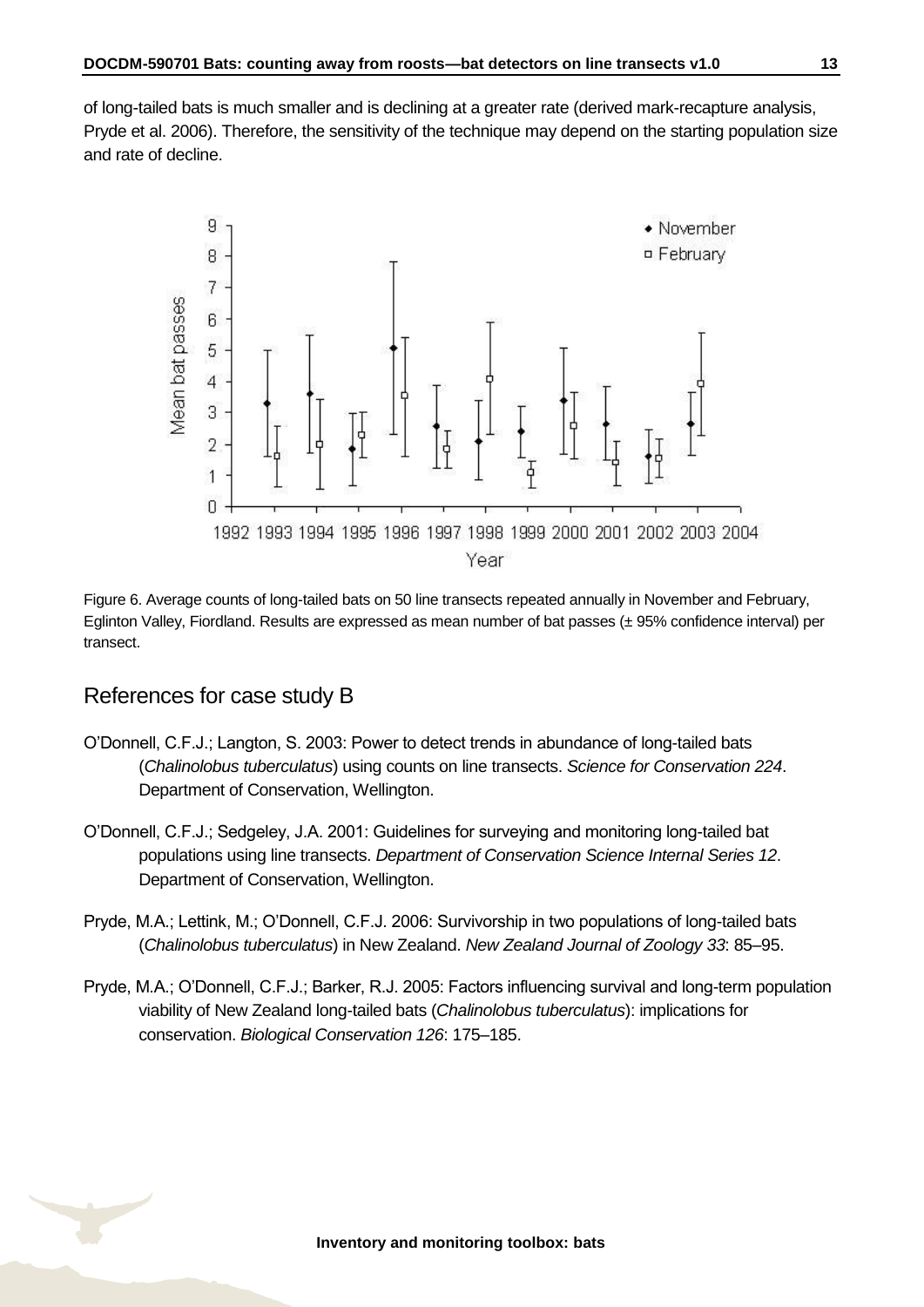### <span id="page-13-0"></span>Full details of technique and best practice

O'Donnell & Sedgeley (2001) provide full details for this method. The sections below summarise key points from that report.

#### Where to start

Inventory work usually focuses on places that contain suitable areas of foraging habitat, or places where there are anecdotal reports of bats (see, for example, Barrie 1995; Borkin 1999; O'Donnell 2000b). Information on habitats where bats have been found can be used to predict where bats might be found and to focus survey effort (e.g. Greaves et al. 2006).

Before commencing the counts, set up a base map of the survey area and locations of transects. It is most practical, and safest, to run transects along roads or tracks in a study area. The survey organiser should assess how many people are available and work out how to subdivide the survey into manageable sections. If transects are being surveyed for the first time, the start and end points of each transect should be recorded using a GPS. Each transect can then be individually identified by allocating a simple reference number.

#### How to cover an area effectively

The best way to undertake a survey is by encouraging large groups to participate over 1 or 2 nights. The most efficient approach is for people to work in pairs, with a vehicle, with each pair aiming to survey around 10 transects per night within the first 2 hours after sunset. Each transect takes about 20 minutes to walk (walking speed = c. 3 km/hr), so 50 km of transects can be surveyed in one 2–3 hour evening session.

The survey is best carried out using a 'leap-frogging' technique. The driver drops Observer 1 at the beginning of the first transect in the section. The starting point is drawn on the base map. Observer 1 begins walking the first transect. The driver zeroes the odometer and drives 1 km along the road to the start of the second transect (also the end of the first transect). The driver parks the vehicle, gets out and begins the second transect (becoming Observer 2). Meanwhile, Observer 1 completes the first transect and reaches the parked vehicle. Observer 1 then drives 1 km along the road, usually passing Observer 2. The driver can call out the odometer reading as a check for the person still walking. After 1 km, Observer 1 parks the vehicle and begins transect three, and so on. The two observers continue leapfrogging past each other using the vehicle until the required number of transects have been completed. See O'Donnell & Sedgeley (2001) for further details.

#### Bat passes and examples of calls

Echolocation, also called biosonar, is the biological sonar used by several mammals such as dolphins, shrews, most bats, and most whales. The term was coined by Donald Griffin, who was the first to conclusively demonstrate its existence in bats (Griffin 1958). Many bat species use echolocation to navigate, orientate and forage, often in total darkness. Bats generate high frequency sound via the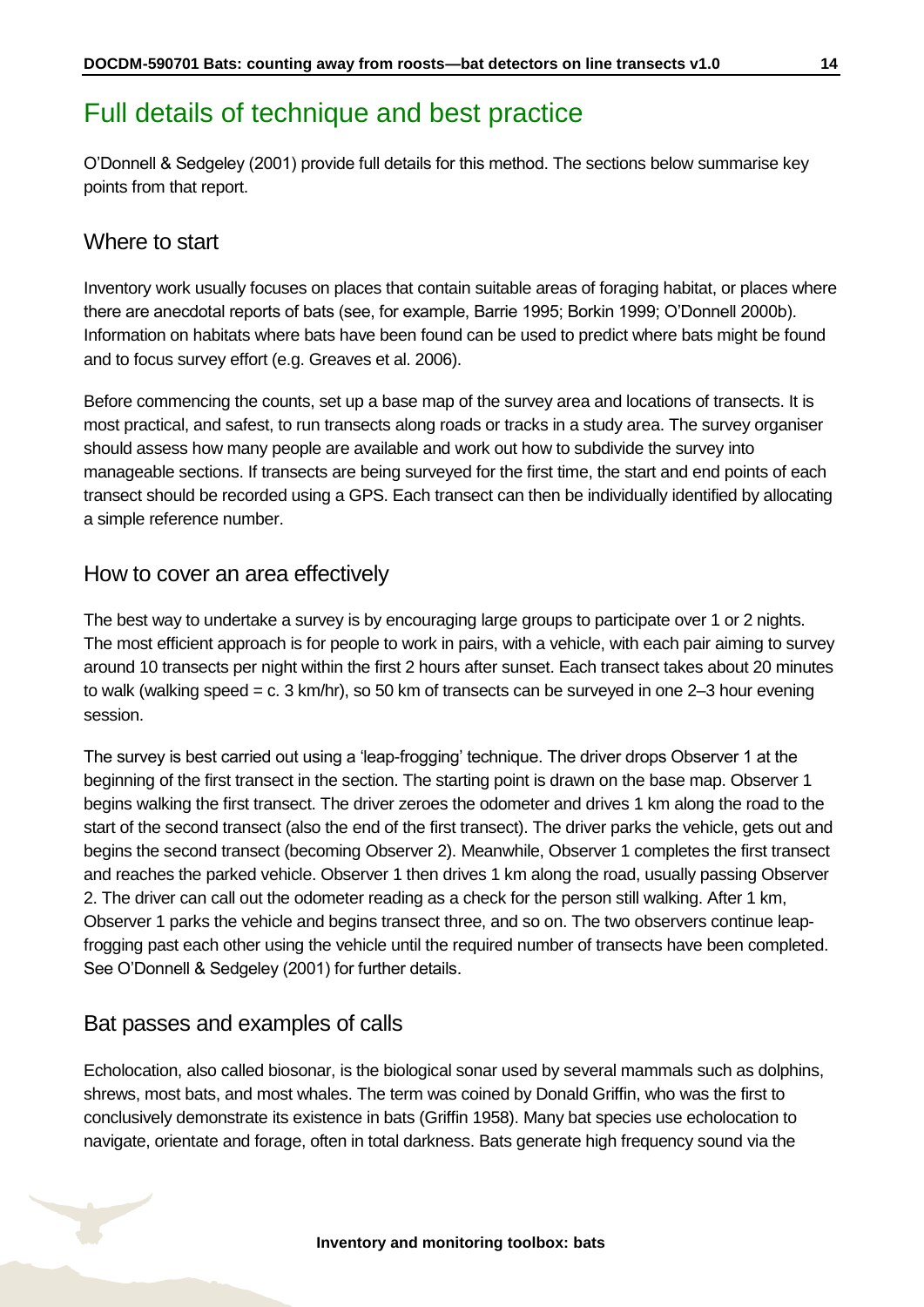larynx and emit rapid ultrasonic pulses through their mouths, or less commonly their noses. By comparing pulses with the information contained in the returning signals (echoes) are able to locate, 'range' and identify objects, including prey. Individual bat species echolocate within specific frequency ranges that suit their environment and prey types. Echolocation calls provide an opportunity to unobtrusively survey, monitor and identify bat species (Catto 1994; deOliveira 1998; Russ 1999).

The frequency of bat echolocation calls is generally much higher than humans can hear (ultrasonic). Ultrasound detectors, or bat detectors as they are commonly called, can be used to listen to bat echolocation calls and are useful tools studying bats. Bat calls are picked up by the detector's microphone and transformed into lower frequencies that humans can hear. Bat calls are heard on the detector as series of clicks as a bat flies into range. A series of these audible clicks is defined as a 'bat pass'. Passes are defined as a sequence of two or more echolocation clicks and a period of silence separating one bat pass from the next.

The following audio files contain examples of bat calls obtained using Batbox III detectors (the standard bat detector used by DOC):

- 'Sequence of long-tailed bat calls' (olddm-574297) contains a total of six long bat passes. The bat sometimes sounds like it is going away and then returning towards the microphone. This recording was made using an automatic system with a bat detector linked to a voice-activated tape recorder. The hissing noise is the sound of the tape recorder switching on and off between events.
- 'Long-tailed bat call' (docdm-284873) was recorded onto an SD card.
- 'Sequence of lesser short-tailed bat calls' (olddm-574301) contains seven bat passes. These are of shorter duration and have a faster pulse repetition rate compared with the long-tailed bat calls.
- 'Lesser short-tailed bat call' (docdm-284879) was recorded onto an SD card.

The line-transect method is much less suitable for lesser short-tailed bats because this species largely forages within the forest interior and has very quiet calls. Walking along transects within dense forest in the dark can be difficult, and a bat detector set at the frequency needed to pick up lesser short-tailed bats (28 kHz) will pick up many other sounds generated as field workers move through vegetation. Those sounds can obscure the comparatively softer-sounding bat calls.

The dials on bat detectors must be set to 40 kHz to record long-tailed bats and 28 kHz to record lesser short-tailed bats. See 'Background to bat detectors' in the 'DOC best practice manual of conservation techniques for bats' (docdm-131465) for more information on bat calls and how to distinguish between sounds on the bat detector.

#### Best practice for inventory of long-tailed bats on line transects

The line transect method has been standardised nationally. The manual, written by O'Donnell & Sedgeley (2001), sets out best practice. Below is a summary of key points, some of which are essential, some strongly recommended: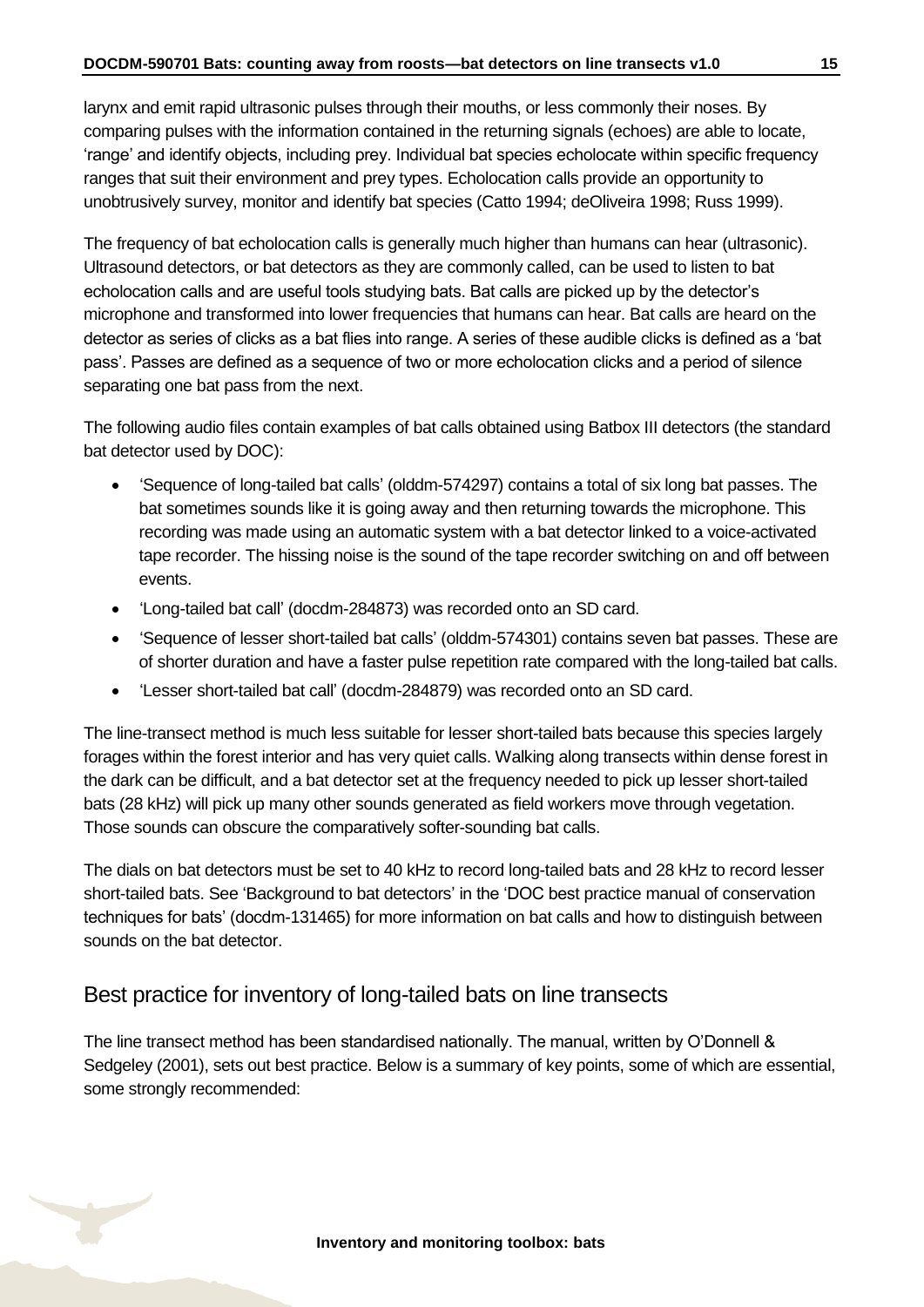- A minimum of 40–50 different transects should be undertaken in an area that has been selected to sample a representative range of habitats and landforms present.
- Surveys must only be undertaken on fine, relatively warm nights with dusk temperatures  $\geq 7^{\circ}$ C.
- Transects must commence 30 minutes after sunset and continue for the next 2–3 hours, as this period coincides with peak activity in long-tailed bats. Bat activity decreases significantly after this time.
- A specific survey should last no longer than 2 weeks to avoid changes in the conspicuousness of bats.
- To examine long-term trends or changes in bat populations, surveys must be undertaken at the same time of year for each site, preferably October to February, when long-tailed bats are most conspicuous.
- Winter surveys should be avoided.

### <span id="page-15-0"></span>References and further reading

- Baker, R.J.; Nelder, J.A. 1978: The GLIM system. Release 3. Numerical Algorithms Group, Oxford.
- Barrie, A.N. 1995: New Zealand bats: I. A summary of historical records and a survey of their current distribution. II. An education package on bats for secondary schools. *University of Otago Wildlife Management Report No. 70.* University of Otago, Dunedin.
- Beavan, B. 2006: Status of the New Zealand long-tailed bat (Chalinolobus tuberculatus) in the Oban Township area, Stewart Island, New Zealand. Report to the Department of Conservation, Stewart Island Field Centre (unpublished).
- Borkin, K. 1999: Long-tailed bat distribution in the Waikato Conservancy. Diploma of Wildlife Management Report, University of Otago, Dunedin (unpublished).
- Catto, C.M.C. 1994: Bat detector manual. The Bat Conservation Trust, London.
- deOliveira, M.C. 1998: Anabat system practical guide. Department of Natural Resources, Queensland.
- Furlonger, C.L.; Dewar, H.J.; Fenton, M.B. 1987: Habitat use by foraging insectivorous bats. *Canadian Journal of Zoology 65*: 284–288.
- Greaves, G.; Mathieu, R.; Seddon, P.J. 2006: Predictive modelling and ground validation of the spatial distribution of the New Zealand long-tailed bat (Chalinolobus tuberculatus). *Biological Conservation 132*: 211–221.
- Griffin D.R. 1958: Listening in the dark: the acoustic orientation of bats and men. Yale University Press, New Haven. 413 p.
- Kelly, D.; Jasperse, J.; Westbrooke, I. 2005: Designing science graphs for data analysis and presentation. The bad, the good and the better. *Conservation Technical Series 32.* Department of Conservation, Wellington.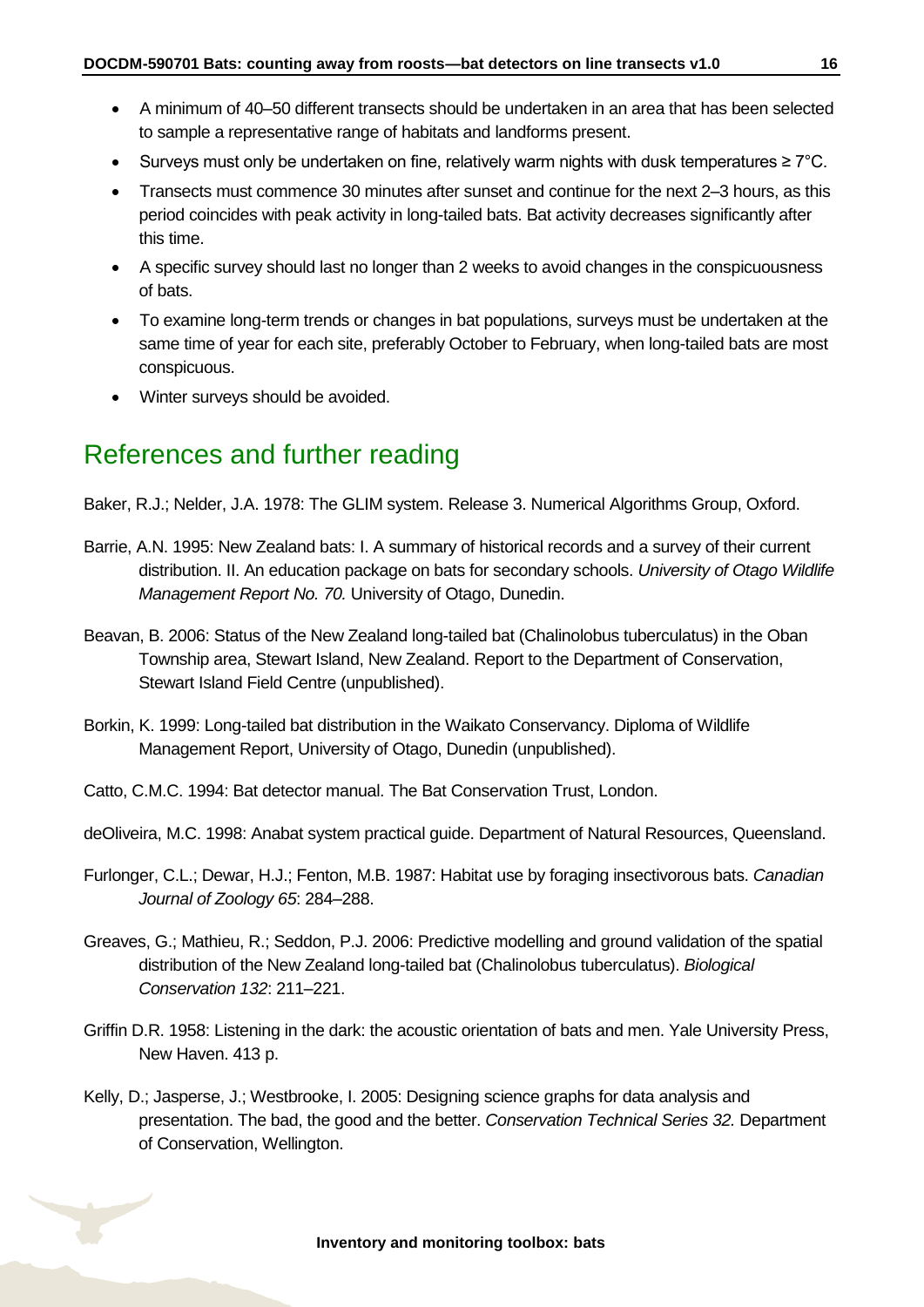- O'Donnell, C.F.J. 2000a: Influence of season, habitat, temperature, and invertebrate availability on nocturnal activity by the New Zealand long-tailed bat (Chalinolobus tuberculatus). *New Zealand Journal of Zoology 27*: 207–221.
- O'Donnell C.F.J. 2000b: Conservation status and causes of decline of the threatened New Zealand long-tailed bat Chalinolobus tuberculatus (Chiroptera: Vespertilionidae). *Mammal Review 30*: 89–106.
- O'Donnell, C.F.J.; Langton, S. 2003: Power to detect trends in abundance of long-tailed bats (*Chalinolobus tuberculatus*) using counts on line transects. *Science for Conservation 224*. Department of Conservation, Wellington.
- O'Donnell C.; Sedgeley, J. 1994: An automatic monitoring system for recording bat activity. *Department of Conservation Technical Series No.5.* Department of Conservation, Wellington.
- O'Donnell, C.F.J.; Sedgeley, J.A. 2001: Guidelines for surveying and monitoring long-tailed bat populations using line transects. *Department of Conservation Science Internal Series 12*. Department of Conservation, Wellington.
- Pryde, M.A.; Lettink, M.; O'Donnell, C.F.J. 2006: Survivorship in two populations of long-tailed bats (Chalinolobus tuberculatus) in New Zealand. *New Zealand Journal of Zoology 33*: 85–95.
- Pryde, M.A.; O'Donnell, C.F.J.; Barker, R.J. 2005: Factors influencing survival and long-term population viability of New Zealand long-tailed bats (*Chalinolobus tuberculatus*): implications for conservation. *Biological Conservation 126*: 175–185.
- Russ, J. 1999: The Bats of Britain and Ireland; echolocation calls, sound analysis, and species identification. Alana Ecology Ltd., Bishops Castle.
- Vaughan, N.; Jones, G.; Harris, S. 1997: Habitat use by bats (Chiroptera) assessed by means of a broad-band acoustic method. *Journal of Applied Ecology 34*: 716–730.
- Walsh, A.; Catto, C. 2004: Survey and monitoring. Pp. 29–39 in Mitchell-Jones, A.J.; McLeish, A.P. (Eds): Bat workers' manual. Joint Nature Conservation Committee, Peterborough.
- Walsh, A.; Catto, C.; Hutson, A.M.; Racey, P.A.; Richardson, P.; Langton, S. 2001: The UK's bat monitoring programme. Department of Transport, the Environment and the Regions Contract Report CRO18.
- Walsh, A.L.; Harris, S. 1996: Factors determining the abundance of vespertilionid bats in Britain: geographical, land class and local habitat relationships. *Journal of Applied Ecology 33*: 519–529.